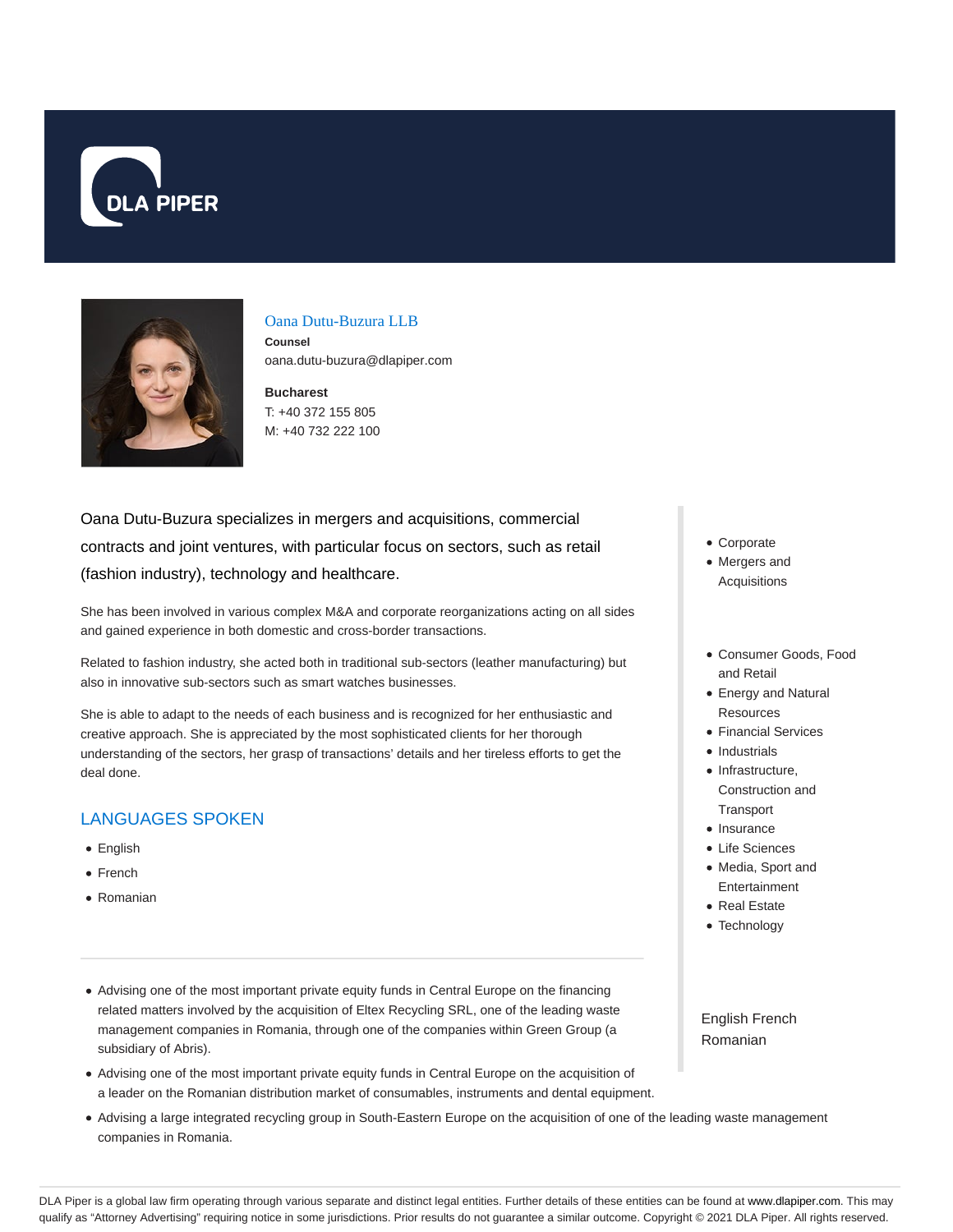- Assisting a holding company that, through subsidiaries, distributes, stores, transports and markets energy products and related services, in relation to the restructuring of its Romanian entity in complex M&A proceedings, requiring in-depth knowledge of the Energy sector and legal creativity in providing the most appropriate solutions for achieving the client's objectives, despite various obstacles that might arise, such as minority rights or strict regulatory requirements.
- Assisting a company providing innovative and sustainable solutions for the automotive and various other industries with the implementation of a new distribution system of chemicals in Romania.
- Assisting an American multinational conglomerate with the implementation of its USD 20 billion asset divestment program it is currently undertaking.
- Advising one of the largest energy companies in Romania on various regulatory aspects, including licensing or procurement matters, performing complex analysis on the procurement rules for utilities applicable to the various business lines of the clients including upstream oil & gas, downstream oil and gas or electricity.
- Advising a Polish state-controlled oil and gas company, on various regulatory aspects in relation to petroleum concession agreements.
- Advising a digital travel business on the acquisition of a leading European B2B travel wholesaler. DLA Romania was involved in the due diligence phase.
- Advising an accounting, corporate secretarial, HR administrative and capital market support company in connection with an intra-group reorganisation.

#### CREDENTIALS

## Professional Qualifications

Avocat registered with the Baroul Bucureşti

### Prior Experience

- May 2019 to date: DLA Piper Bucharest, Counsel
- May 2016 April 2019: DLA Piper Bucharest, Senior Associate
- December 2013 April 2016: DLA Piper Bucharest, Managing Associate
- May 2010 November 2013: DLA Piper Bucharest, Associate
- November 2008 April 2010: DLA Piper Bucharest, Junior Associate
- January 2008 November 2008: International Law Firm, Junior Associate
- July 2006 September 2006: International Law Firm, Trainee student

#### **Recognitions**

According to IFRL 2017, "Oana is a very efficient and proactive lawyer who always provided the requested documents on time and a very detailed analysis of every possible risk in the acquisition process."

#### **Education**

- University of Bucharest, Faculty of Law, LL.B.,Summa Cum Laude, 2007
- University Paris I, French-Romanian College of European Studies, Master I, 2007
- University Paris I, French-Romanian College of European Studies, LL.B., 2006

## **Memberships**

- Member of the Bucharest Bar and the National Union of Romanian Bars
- Member of the International Bar Association
- Member of the Energy and Environment Committee of the American Chamber of Commerce Romania